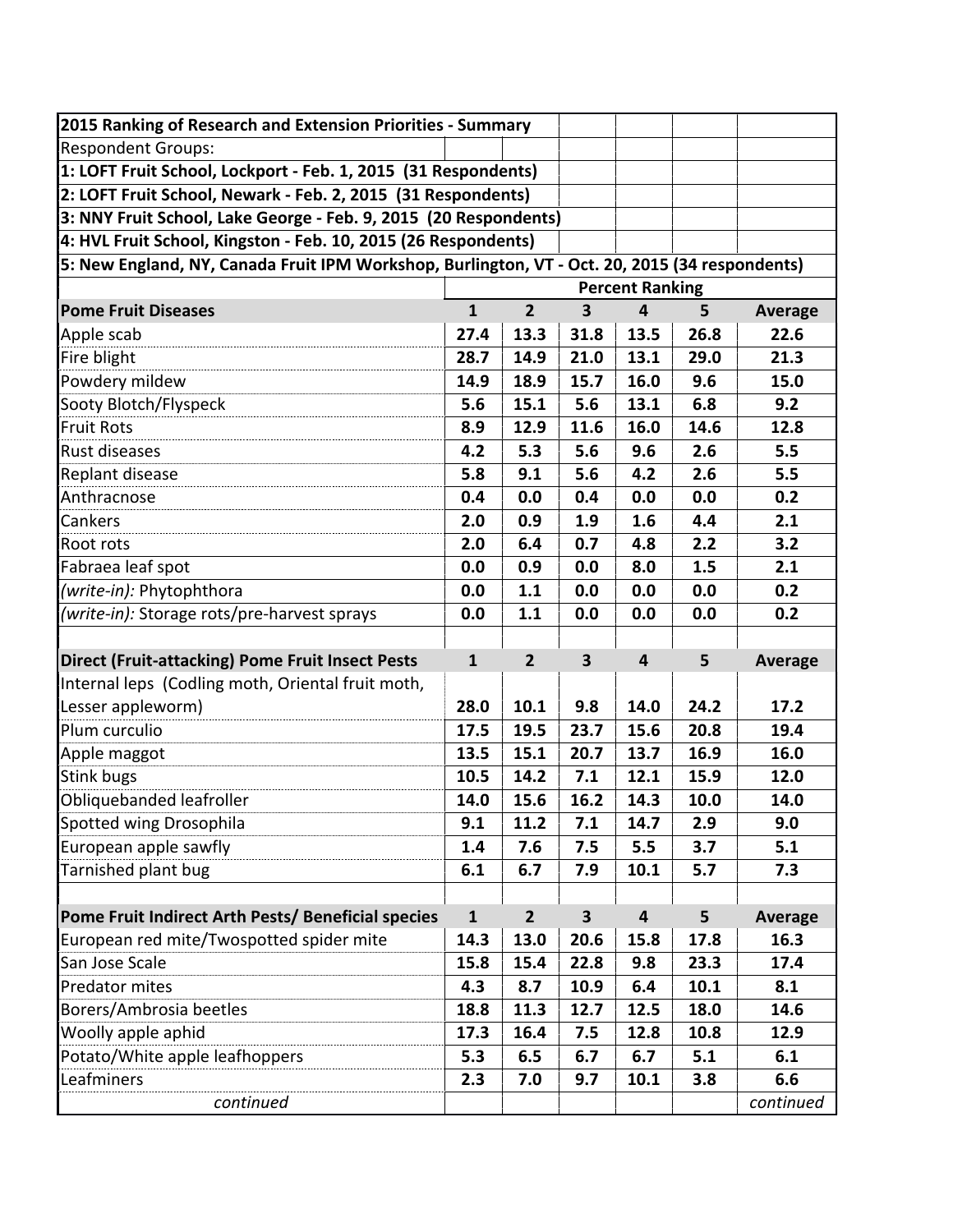| Pome Fruit Indirect Arth Pests/ Beneficial species | $\mathbf{1}$ | $\overline{2}$ | $\overline{\mathbf{3}}$ | 4                       | 5    | <b>Average</b> |
|----------------------------------------------------|--------------|----------------|-------------------------|-------------------------|------|----------------|
| Pear psylla                                        | 10.3         | 6.0            | 4.9                     | 10.4                    | 7.6  | 7.8            |
| Rosy apple aphid                                   | 11.5         | 11.3           | 4.1                     | 13.8                    | 3.2  | 8.8            |
| Mealybugs                                          | 0.5          | 4.3            | 0.0                     | 1.0                     | 0.4  | 1.3            |
| (write-in): Predator conservation                  | 0.0          | 0.0            | 0.0                     | 0.7                     | 0.0  | 0.1            |
|                                                    |              |                |                         |                         |      |                |
| <b>Postharvest Issues</b>                          | $\mathbf{1}$ | $\overline{2}$ | $\overline{\mathbf{3}}$ | $\overline{\mathbf{4}}$ | 5    | <b>Average</b> |
| Post-harvest decay management                      | 19.6         | 18.0           | 19.5                    | 18.6                    | 18.5 | 18.8           |
| GAPS & Food safety                                 | 11.5         | 15.0           | 13.0                    | 15.6                    | 19.3 | 14.9           |
| Post-harvest drench alternatives                   | 12.0         | 15.2           | 5.6                     | 13.3                    | 11.2 | 11.5           |
| <b>Bin sanitation</b>                              | 7.9          | 9.2            | 2.6                     | 5.3                     | 9.8  | 7.0            |
| Scald                                              | 9.2          | 12.0           | 10.4                    | 12.5                    | 5.3  | 9.9            |
| <b>Bitter Pit</b>                                  | 22.9         | 10.2           | 27.3                    | 12.5                    | 22.4 | 19.1           |
| Packing line sanitation                            | 3.6          | 4.0            | 2.2                     | 6.5                     | 4.2  | 4.1            |
| 1-MCP                                              | 5.9          | 9.2            | 12.6                    | 9.9                     | 4.8  | 8.5            |
| CO2 Damage                                         | 7.6          | 7.2            | 6.9                     | 3.8                     | 4.5  | 6.0            |
| (write-in): Flesh browning                         | 0.0          | 0.0            | 0.0                     | 1.9                     | 0.0  | 0.4            |
|                                                    |              |                |                         |                         |      |                |
| <b>Ground Cover Management</b>                     | $\mathbf{1}$ | $\overline{2}$ | $\overline{\mathbf{3}}$ | $\overline{\mathbf{4}}$ | 5    | <b>Average</b> |
| Perennial weed management                          | 23.6         | 13.1           | 26.4                    | 9.8                     | 28.1 | 20.2           |
| Use of new herbicides                              | 19.3         | 13.8           | 18.4                    | 14.0                    | 12.6 | 15.6           |
| Timing of control methods                          | 13.6         | 17.2           | 15.3                    | 15.3                    | 12.6 | 14.8           |
| Alternatives to herbicides, mulching, cultivation  | 8.3          | 7.9            | 1.1                     | 6.5                     | 18.8 | 8.5            |
| Herbicide resistance                               | 11.2         | 13.3           | 6.5                     | 12.7                    | 7.2  | 10.2           |
| Weed biology & ID                                  | 6.2          | 10.6           | 6.9                     | 9.1                     | 9.1  | 8.4            |
| Winter injury, etc. from glyphosate                | 9.0          | 9.1            | 14.2                    | 9.8                     | 6.5  | 9.7            |
| Nutrient competition                               | 3.1          | 4.9            | 4.6                     | 9.1                     | 3.5  | 5.0            |
| Best use of old herbicides                         | 5.7          | 10.1           | 6.5                     | 13.7                    | 1.6  | 7.5            |
|                                                    |              |                |                         |                         |      |                |
| Vertebrate Pests                                   | $\mathbf{1}$ | $\overline{2}$ | $\overline{\mathbf{3}}$ | 4                       | 5    | <b>Average</b> |
| Deer                                               | 31.2         | 9.8            | 24.6                    | 10.0                    | 28.9 | 20.9           |
| Voles                                              | 21.3         | 15.9           | 28.8                    | 16.9                    | 27.3 | 22.0           |
| <b>Birds</b>                                       | 21.8         | 18.9           | 18.5                    | 18.0                    | 17.9 | 19.0           |
| Rabbits                                            | 9.4          | 13.6           | 9.6                     | 23.0                    | 4.9  | 12.1           |
| Turkeys                                            | 1.7          | 12.1           | 8.1                     | 6.9                     | 6.1  | 7.0            |
| Goundhogs                                          | 7.7          | 14.4           | 5.8                     | 18.0                    | 8.6  | 10.9           |
| Canada geese                                       | 4.2          | 8.3            | 2.3                     | 3.8                     | 3.3  | 4.4            |
| <b>Beavers</b>                                     | 2.7          | 5.3            | 2.3                     | 2.3                     | 0.2  | 2.6            |
| (write-in): Porcupines                             | 0.0          | 0.0            | 0.0                     | 0.0                     | 2.3  | 0.5            |
| (write-in): Raccoons                               | 0.5          | 0.0            | 0.0                     | 0.0                     | 0.5  | 0.2            |
| (write-in): Fishers                                | 0.0          | 0.0            | 0.0                     | 1.1                     | 0.0  | 0.2            |
| (write-in): Crows                                  | 0.0          | 1.8            | 0.0                     | 0.0                     | 0.0  | 0.4            |
| (write-in): People                                 | 0.2          | 0.0            | 0.0                     | 0.0                     | 0.0  | 0.05           |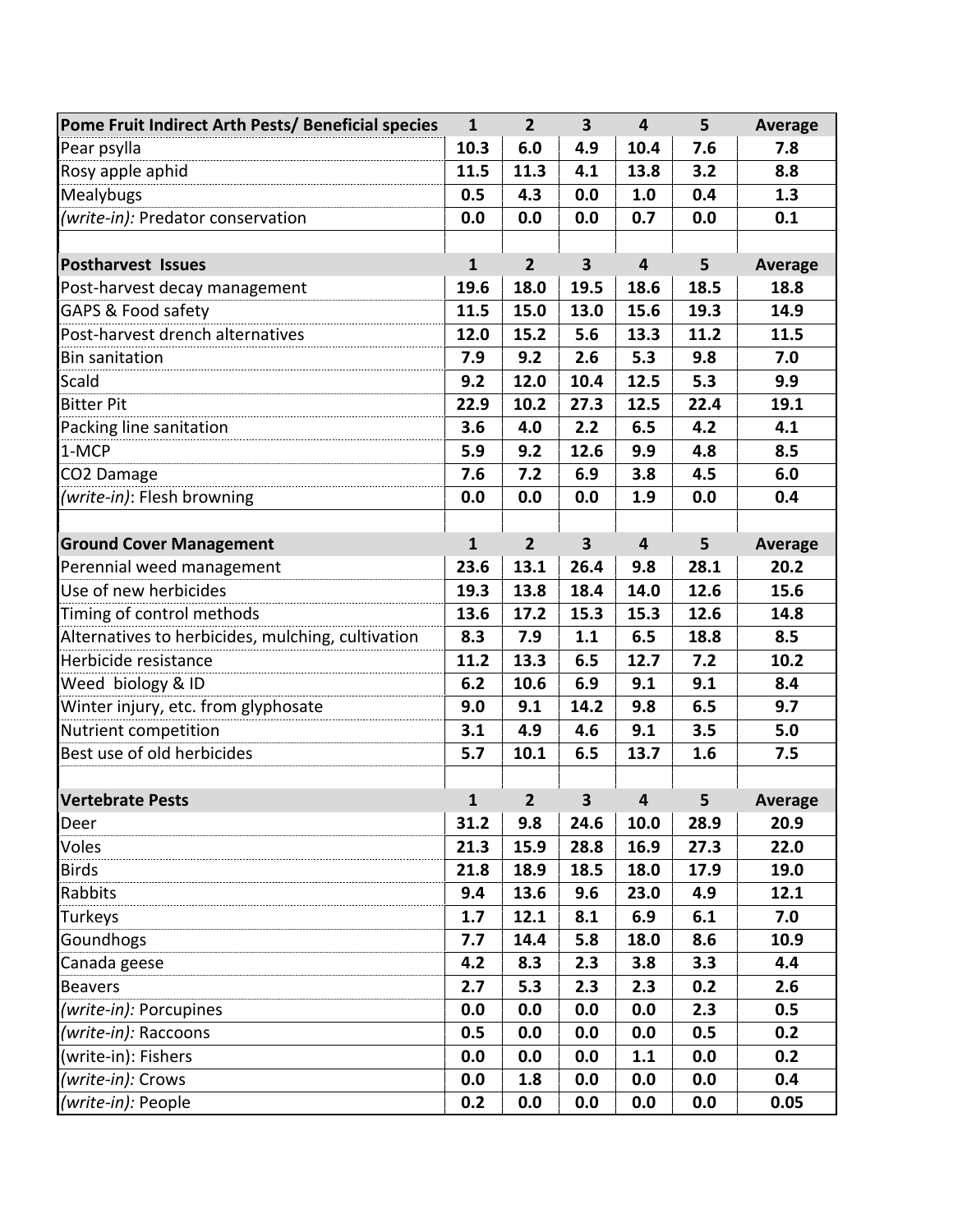| <b>Application Technology Issues</b>               | $\mathbf{1}$ | $\overline{2}$ | $\overline{\mathbf{3}}$ | 4                       | 5    | <b>Average</b> |
|----------------------------------------------------|--------------|----------------|-------------------------|-------------------------|------|----------------|
| Spray coverage vs. control                         | 19.2         | 14.9           | 27.3                    | 17.5                    | 26.9 | 21.2           |
| Calibration                                        | 16.9         | 13.9           | 17.6                    | 14.2                    | 24.1 | 17.3           |
| Drift management                                   | 11.3         | 14.7           | 11.0                    | 14.2                    | 15.9 | 13.4           |
| Adjuvants w/ thinners (instead of oil)             | 13.9         | 12.1           | 11.0                    | 14.2                    | 8.9  | 12.0           |
| Phytotoxicity and fruit finish                     | 19.0         | 13.7           | 12.3                    | 15.9                    | 12.9 | 14.8           |
| Canopy spray issues                                | 5.1          | 13.9           | 10.1                    | 10.8                    | 6.1  | 9.2            |
| Fixed spraying systems                             | 2.3          | 3.5            | 0.9                     | 10.1                    | 1.2  | 3.6            |
| Single-sided sprays in high density plantings      | 8.3          | 3.3            | 5.7                     | 6.4                     | 3.0  | 5.4            |
| Herbicide shields                                  | 1.9          | 9.9            | 2.2                     | 6.8                     | 1.2  | 4.4            |
| (write-in): Tower sprayer options                  | 0.0          | 0.0            | 1.8                     | 5.7                     | 0.0  | 1.5            |
| (write-in): % spray to canopy in smaller plantings | 1.2          | 0.0            | 0.0                     | 1.7                     | 0.0  | 0.6            |
| (write-in): Appl of growth reg to canopy           | 0.9          | 0.0            | 0.0                     | 0.0                     | 0.0  | 0.2            |
|                                                    |              |                |                         |                         |      |                |
| <b>Pest Management Education Issues</b>            | $\mathbf{1}$ | $\overline{2}$ | $\overline{\mathbf{3}}$ | $\overline{\mathbf{4}}$ | 5    | <b>Average</b> |
| Workshops for advisors/growers                     | 20.3         | 15.4           | 19.2                    | 15.1                    | 20.3 | 18.1           |
| Orchard demos                                      | 17.9         | 11.5           | 22.2                    | 11.5                    | 9.3  | 14.5           |
| <b>Production Guidelines publication</b>           | 15.8         | 9.0            | 16.7                    | 10.1                    | 15.7 | 13.4           |
| Web-based delivery methods                         | 6.4          | 9.9            | 6.0                     | 9.4                     | 14.9 | 9.3            |
| Pesticide applicator workshops                     | 9.3          | 13.3           | 9.8                     | 11.5                    | 6.6  | 10.1           |
| Pesticide safety programs                          | 1.2          | 11.3           | 6.8                     | 7.6                     | 3.8  | 6.1            |
| Smart phone apps                                   | 6.2          | 7.6            | 3.4                     | 7.6                     | 10.9 | 7.1            |
| Consumer education                                 | 9.1          | 11.0           | 6.8                     | 10.1                    | 9.1  | 9.2            |
| <b>Biocontrol demos</b>                            | 3.6          | 2.3            | 1.3                     | 7.2                     | 4.6  | 3.8            |
| <b>Education for policy makers</b>                 | 9.3          | 8.7            | 7.7                     | 10.1                    | 4.2  | 8.0            |
| (write-in): Virtual wkshps based plant growth sims | 0.0          | 0.0            | 0.0                     | 0.0                     | 0.6  | 0.1            |
| (write-in): e-version of Guidelines; web or app    | 1.0          | 0.0            | 0.0                     | 0.0                     | 0.0  | 0.2            |
|                                                    |              |                |                         |                         |      |                |
| <b>General IPM Issues</b>                          | $\mathbf{1}$ | $\overline{2}$ | $\overline{\mathbf{3}}$ | 4                       | 5    | <b>Average</b> |
| Pesticide resistance                               | 20.0         | 14.0           | 19.8                    | 12.9                    | 17.4 | 16.8           |
| Invasive/exotic species                            | 19.4         | 12.6           | 16.9                    | 11.9                    | 19.6 | 16.1           |
| Weather/information delivery systems               | 12.4         | 16.8           | 13.7                    | 9.5                     | 19.0 | 14.3           |
| Cost reduction                                     | 13.6         | 14.0           | 13.7                    | 12.5                    | 6.8  | 12.1           |
| Pollinator conservation                            | 8.3          | 10.1           | 8.5                     | 11.2                    | 8.2  | 9.3            |
| Organic production                                 | 2.8          | 2.8            | 0.8                     | 7.5                     | 3.8  | 3.5            |
| Pheromone technology                               | 5.8          | 15.4           | 6.5                     | 12.5                    | 10.4 | 10.1           |
| OP/carbamate replacements                          | 11.5         | 7.1            | 6.5                     | 12.2                    | 5.4  | 8.5            |
| Abandoned orchard impact                           | 3.0          | 1.8            | 5.6                     | 1.4                     | 1.6  | 2.7            |
| IFP certification                                  | 0.5          | 0.7            | 3.6                     | 3.4                     | 1.0  | 1.8            |
| Groundwater monitoring                             | 1.2          | 3.9            | 2.8                     | 4.4                     | 0.8  | 2.6            |
| Metrics of IPM adoption                            | 1.2          | 0.2            | 1.6                     | 0.7                     | 5.8  | 1.9            |
| (write-in): Impacts of product losses on mgt progs | 0.0          | 0.5            | 0.0                     | 0.0                     | 0.0  | 0.1            |
| (write-in): Drones for crop mgt                    | 0.5          | 0.0            | 0.0                     | 0.0                     | 0.0  | 0.1            |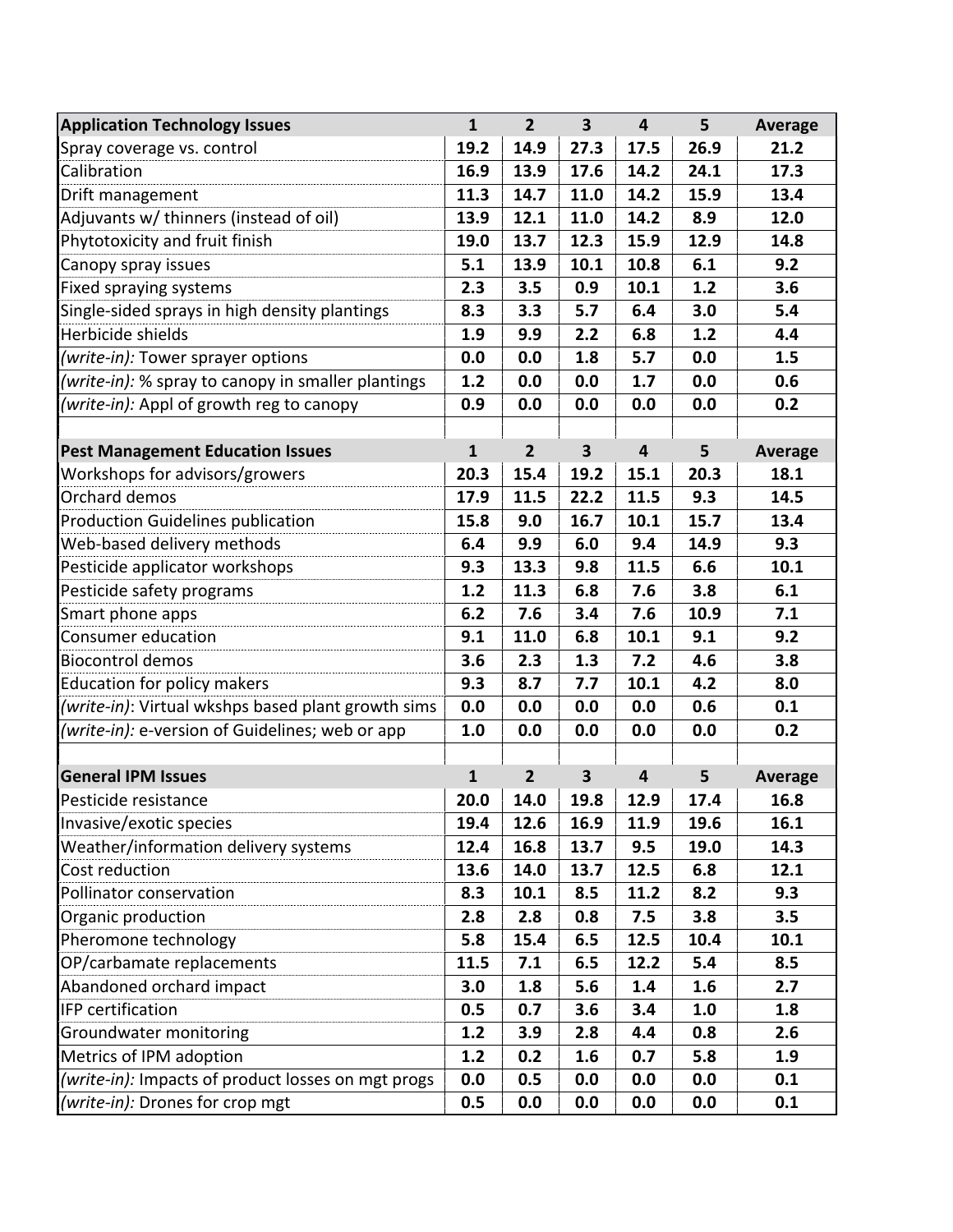| <b>Regulatory Issues</b>                           | $\mathbf{1}$ | $\overline{2}$ | $\overline{\mathbf{3}}$ | 4                       | 5    | Average        |
|----------------------------------------------------|--------------|----------------|-------------------------|-------------------------|------|----------------|
| Pesticide registration procedures/restrictions     | 22.2         | 13.1           | 20.4                    | 12.8                    | 14.6 | 16.6           |
| <b>Clarification of labels</b>                     | 7.3          | 8.1            | 13.2                    | 6.8                     | 13.8 | 9.8            |
| Harmonization of labels                            | 5.9          | 6.2            | 6.4                     | 12.8                    | 8.3  | 7.9            |
| Invasive species                                   | 12.5         | 7.6            | 16.6                    | 11.3                    | 14.2 | 12.4           |
| Production standards for imports/exports (MRLs)    | 7.8          | 6.2            | 0.4                     | 2.6                     | 2.2  | 3.9            |
| Right-to-farm/drift issues                         | 11.0         | 8.1            | 10.2                    | 15.4                    | 5.9  | 10.1           |
| Smaller package sizes                              | 1.2          | 3.7            | 1.3                     | 1.9                     | 5.5  | 2.7            |
| Use of "Generally Regarded As Safe" products       | 2.4          | 5.8            | 3.0                     | 5.3                     | 2.8  | 3.9            |
| Labor Regulations                                  | 12.7         | 12.2           | 17.0                    | 9.0                     | 9.5  | 12.1           |
| Surface water regulations                          | 3.4          | 6.0            | 3.4                     | 9.0                     | 13.4 | 7.0            |
| Fast-track NYS label registrations                 | 12.5         | 12.9           | 6.0                     | 10.9                    | 0.4  | 8.5            |
| <b>Updates on WPS</b>                              | 1.0          | 9.7            | 2.1                     | 2.3                     | 2.8  | 3.6            |
| (write-in): Pollinator protection                  | 0.0          | 0.0            | 0.0                     | 0.0                     | 6.7  | 1.3            |
| (write-in): Spanish labels                         | 0.0          | 0.5            | 0.0                     | 0.0                     | 0.0  | 0.1            |
|                                                    |              |                |                         |                         |      |                |
| <b>Peach Direct (fruit-attacking) Insect Pests</b> | $\mathbf{1}$ | $\overline{2}$ | 3                       | $\overline{\mathbf{4}}$ | 5    | Average        |
| Brown marmorated & other stink bugs                | 23.7         | 13.0           | 13.7                    | 12.8                    | 25.9 | 17.8           |
| Plum curculio                                      | 21.2         | 17.7           | 24.5                    | 12.4                    | 16.3 | 18.4           |
| Oriental fruit moth                                | 22.3         | 15.6           | 16.7                    | 17.4                    | 20.1 | 18.4           |
| Spotted wing Drosophila                            | 12.5         | 15.6           | 21.6                    | 14.3                    | 13.7 | 15.6           |
| Tarnished plant bug (2015: Plant bugs)             | 10.9         | 22.1           | 6.9                     | 20.5                    | 13.1 | 14.7           |
| Obliquebanded leafroller                           | 8.1          | 12.6           | 15.7                    | 15.9                    | 2.9  | 11.0           |
| Western flower thrips                              | 1.4          | 3.5            | 1.0                     | 6.6                     | 1.9  | 2.9            |
| (write-in): Japanese beetle                        | 0.0          | 0.0            | 0.0                     | 0.0                     | 6.1  | 1.2            |
|                                                    |              |                |                         |                         |      |                |
| <b>Peach Indirect Arthropod Pests</b>              | $\mathbf{1}$ | $\overline{2}$ | 3                       | $\overline{\mathbf{4}}$ | 5    | <b>Average</b> |
| Peachtree borers                                   | 24.2         | 10.4           | 20.0                    | 11.6                    | 31.1 | 19.5           |
| Japanese beetle                                    | 25.6         | 19.4           | 24.4                    | 21.3                    | 20.1 | 22.2           |
| Green peach aphid                                  | 16.5         | 23.4           | 5.6                     | 15.5                    | 13.6 | 14.9           |
| Mites                                              | 11.2         | 9.0            | 16.7                    | 16.4                    | 12.5 | 13.2           |
| <b>Scales</b>                                      | 11.6         | 20.4           | 12.2                    | 10.6                    | 17.4 | 14.5           |
| American plum borer                                | 10.9         | 17.4           | 21.1                    | 24.6                    | 5.3  | 15.9           |
|                                                    |              |                |                         |                         |      |                |
| <b>Peach Diseases</b>                              | $\mathbf{1}$ | $\overline{2}$ | 3                       | $\overline{\mathbf{4}}$ | 5    | <b>Average</b> |
| Brown rot                                          | 30.0         | 11.4           | 28.8                    | 11.6                    | 32.7 | 22.9           |
| <b>Bacterial spot</b>                              | 16.4         | 16.4           | 22.5                    | 15.9                    | 25.1 | 19.3           |
| Peach leaf curl                                    | 14.3         | 16.8           | 12.5                    | 10.3                    | 11.2 | 13.0           |
| Powdery mildew                                     | 12.3         | 17.3           | 15.0                    | 8.2                     | 4.8  | 11.5           |
| X-disease                                          | 3.4          | 2.7            | 1.3                     | 15.9                    | 10.8 | 6.8            |
| Perennial canker                                   | 9.6          | 5.0            | 8.8                     | 12.9                    | 8.8  | 9.0            |
| Peach scab                                         | 3.1          | 12.3           | 6.3                     | 4.7                     | 3.6  | 6.0            |
| continued                                          |              |                |                         |                         |      | continued      |